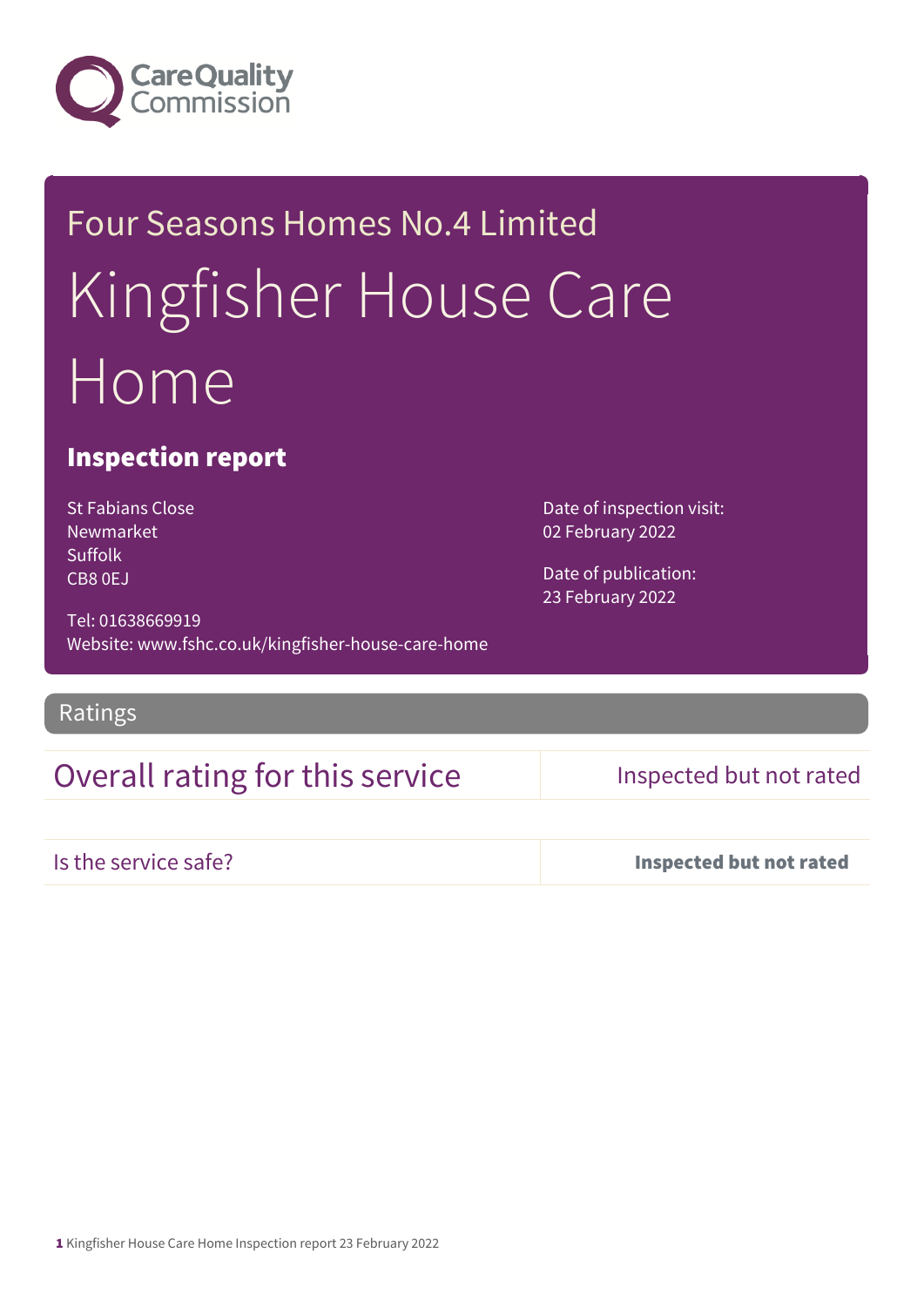## Summary of findings

### Overall summary

Kingfisher House is a residential care home providing personal and nursing care for up to 91 people in a purpose built building consisting of four units. At the time of our visit there were 71 people living at the service.

We found the following examples of good practice.

There was a system of regular COVID-19 testing for both people who used the service, staff, and visitors. All visitors, including professionals were subject to a range of screening procedures, including showing evidence of vaccination and a negative lateral flow test before entry into the service to protect people from the risk of acquiring infections.

There was a plentiful supply of personal protective equipment [PPE] for staff and any visitors to use. Hand sanitiser was readily available throughout the service. Staff had received updated training in infection control and in the use of PPE. Staff were observed wearing PPE.

Daily cleaning schedules were in place and all staff were involved in undertaking regular touch point cleaning.

At the time of this inspection the home was coming to the end of a COVID-19 outbreak. People continued to receive prompt medical attention when they became unwell and relationships with health professionals remained positive.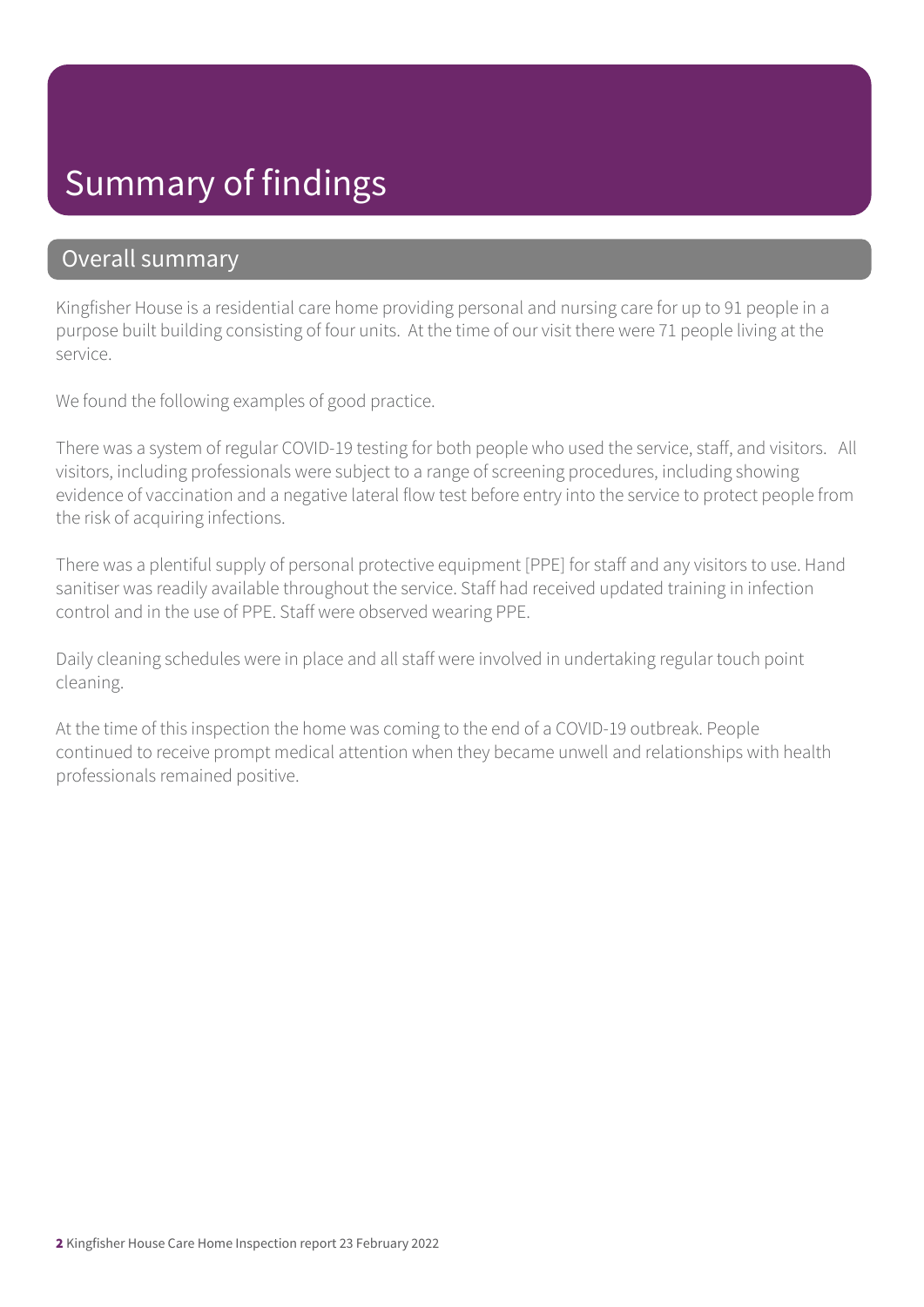## The five questions we ask about services and what we found

We always ask the following five questions of services.

Further information is in the detailed findings below.

Is the service safe? Inspected but not rated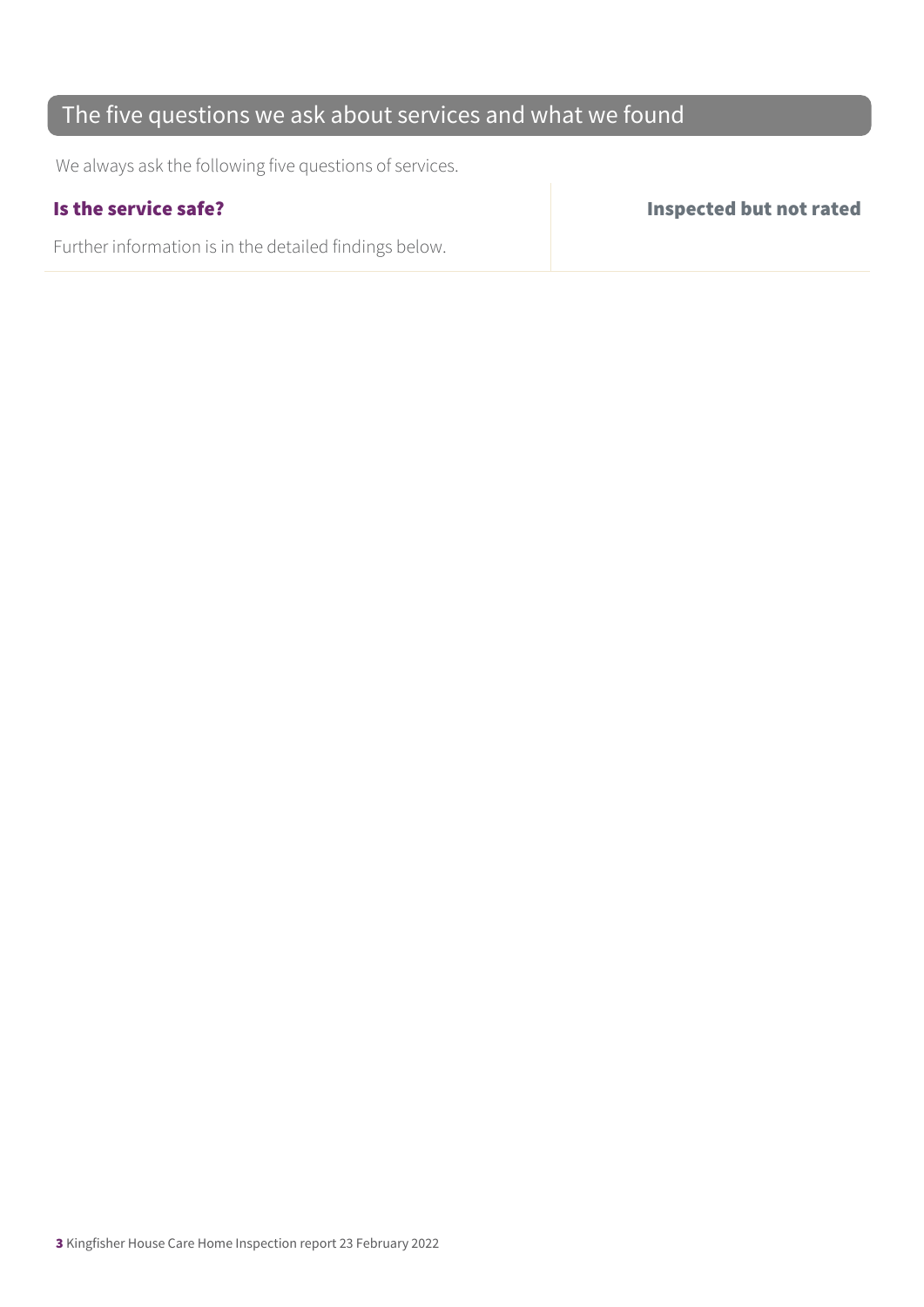

# Kingfisher House Care Home

Detailed findings

# Background to this inspection

We carried out this inspection under Section 60 of the Health and Social Care Act 2008 as part of our regulatory functions. This inspection was planned to check whether the provider is meeting the legal requirements and regulations associated with the Health and Social Care Act 2008.

We received information of concern about visiting arrangements at this service. This was a targeted inspection looking at the infection prevention and control measures the provider has in place. We also asked the provider about any staffing pressures the service was experiencing and whether this was having an impact on the service.

This inspection took place on 2 February 2022 and was announced. We gave the service 24 hours notice of the inspection.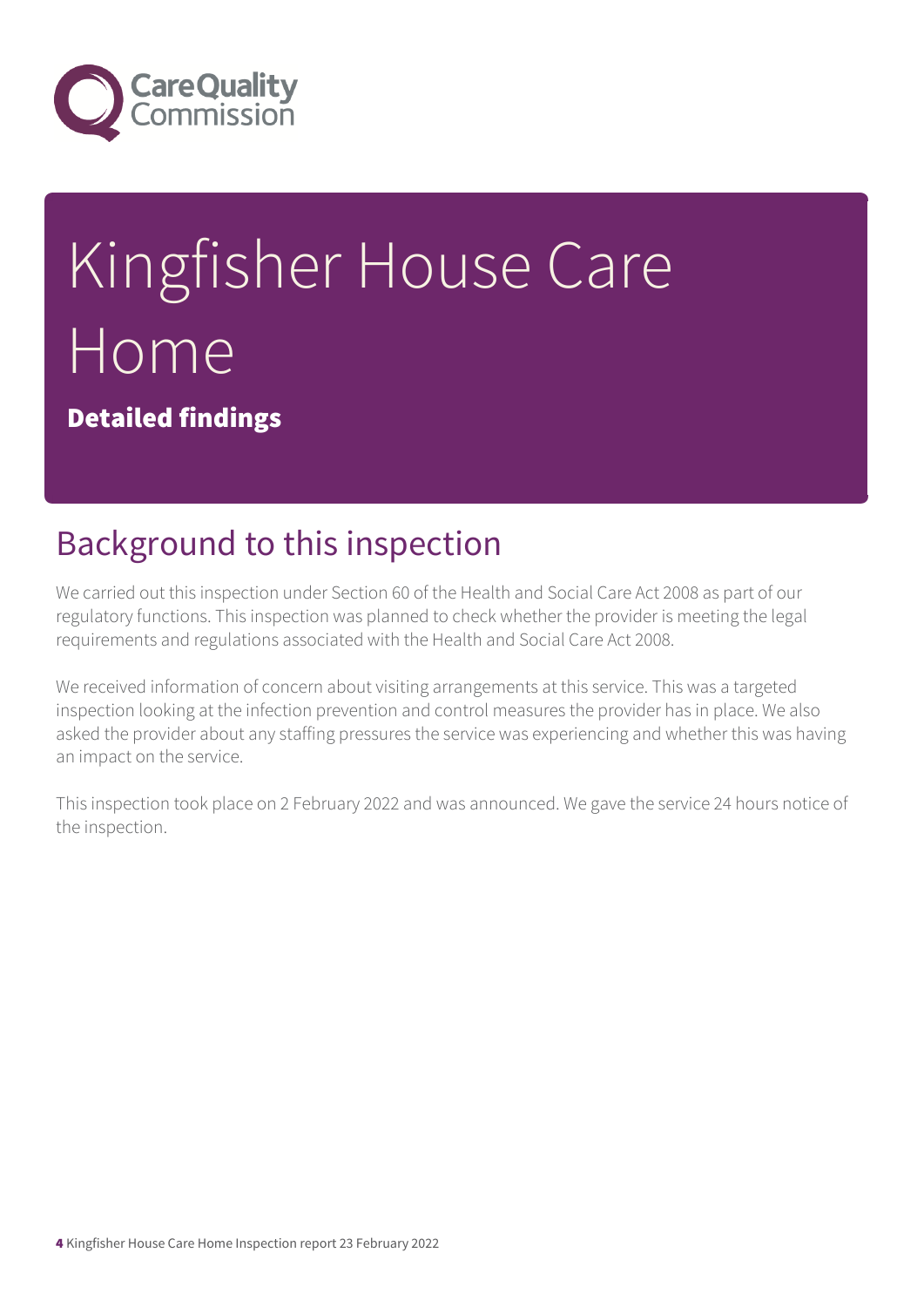## Is the service safe?

# Our findings

Staffing

● The provider told us they had measures in place to mitigate the risks associated with COVID-19 related staff pressures.

How well are people protected by the prevention and control of infection?

- We were assured that the provider was preventing visitors from catching and spreading infections.
- We were assured that the provider was meeting shielding and social distancing rules.
- We were assured that the provider was admitting people safely to the service.
- We were assured that the provider was using PPE effectively and safely.
- We were assured that the provider was accessing testing for people using the service and staff.
- We were assured that the provider was promoting safety through the layout and hygiene practices of the premises.
- We were assured that the provider was making sure infection outbreaks can be effectively prevented or managed.
- We were assured that the provider's infection prevention and control policy was up to date.

### Visiting in care homes

Prior to our inspection we received complaints that during a recent COVID-19 outbreak at the service, people designated as essential care givers were being prevented from visiting. Following our discussions with the homes manager the provider's policy was changed in line with government guidance and people enabled to visit their relatives and loved ones.

All visitors were required to follow safety procedures which included wearing a face covering and carrying out a COVID-19 test prior to visiting.

From 11 November 2021 registered persons must make sure all care home workers and other professionals visiting the service are fully vaccinated against COVID-19, unless they have an exemption or there is an emergency.